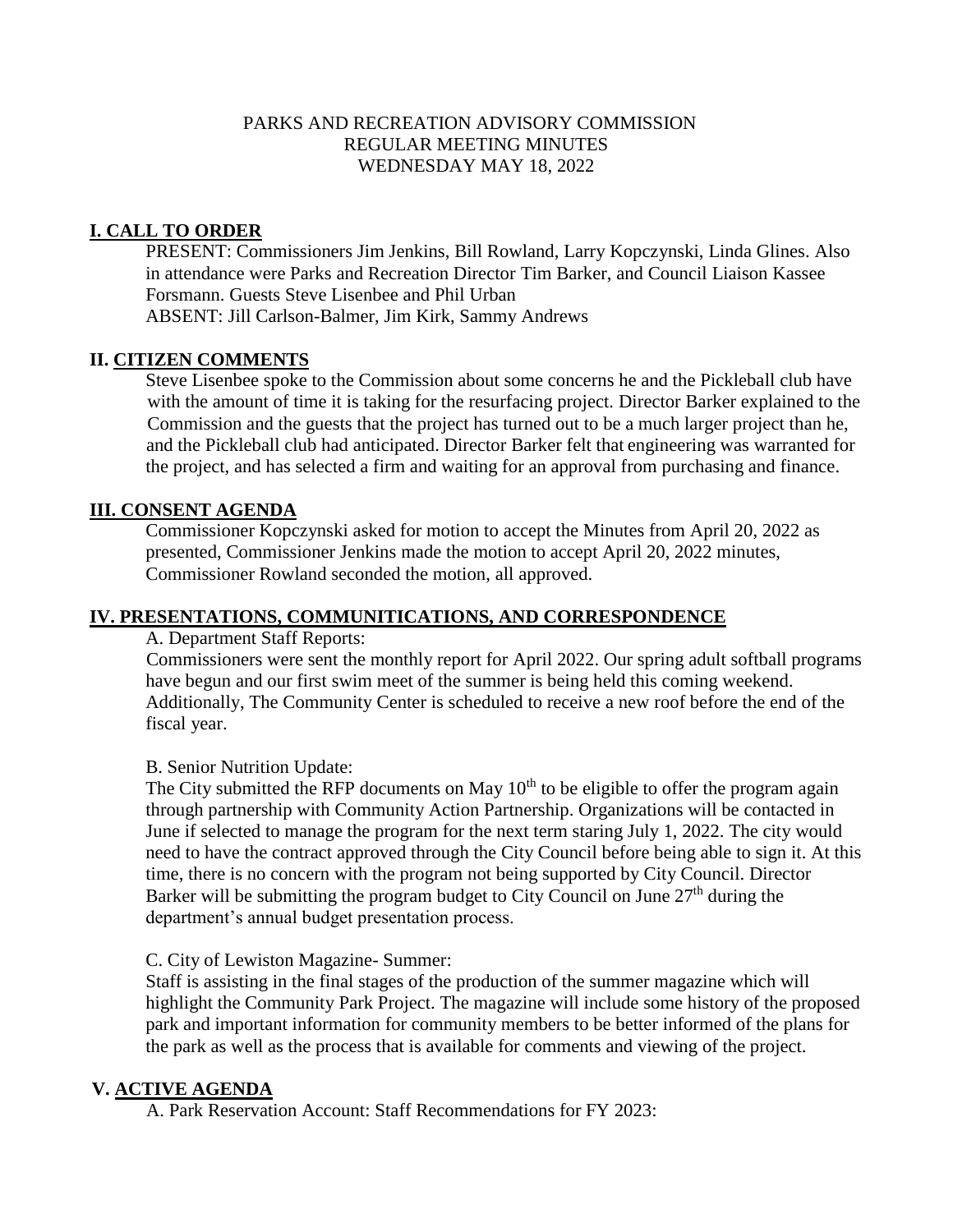At the April meeting the commission discussed the current balance of the account which sits at \$96,000. Direction from the commission was to gather feedback from staff on what they felt priorities would be for 2023, which is what Director Barker has brought to the commission for this meeting. Staff recommends a shelter for the south end of Pioneer Park closer to the playground area and a smaller shelter at the south end of Kiwanis Park next to Mountain Dew Skate Park. Commissioner Jenkins made a motion to use \$60,000.00 of the Parks Reservation fund to complete a larger shelter at Pioneer Park and a smaller shelter in Kiwanis Park by the Mountain Dew Skate Park, Commissioner Rowland seconded the motion, all approved.

#### B. New or Updated Parks and Recreation Fees:

In the budget work session in May the department will be proposing fee increases for both the Community Center and Fenton Gym. Any proposed fees that are approved, will go into effect on October 1. Barker shared the proposed fees with the commission and explained the justification for the increases. Mr. Barker suggested that staff would propose the raise to Council at his budget meeting but would like the Commission to take some time to consider the rates and then come back with a decision and vote to support next month.

## **VI. OLD BUSINESS**

A. Community Park Parking Lot Phase 2 Update:

The city is in the process of securing the fitness equipment through a cooperative purchasing group. Once the purchase is approved, JUB can finalize the design of Phase 2 and the project can go out to bid. The city has also purchased the lighting for the basketball court through Musco Sports Lighting. The lights will be delivered prior to the completion of the courts and will be installed with the Phase 2 project by Well Connected Electric.

#### B. Community Park Master Plan Update:

Director Barker wanted to make note for the commission upcoming meetings related to the Community Park Project, in addition to the meeting that was held earlier this month with City Council to discuss development, maintenance and operations costs as well as the draft economic impact statement related to the park development. That information was provided within the meeting packet that was sent out to the commission members. At the next City Council work session, Director Barker, JUB, Clearwater Financial and Clearwater Economic Development Agency will all be providing comments. JUB will provide data related to citizen feedback and comments on the lewistoncommunitypark.com website as well as city social media sites. Clearwater Financial will be providing an overview of funding options and Bonding 101. Then CEDA will finish the presentation outlining grants and foundation options that the city could apply for related to the park project and its amenities. Following that meeting Barker noted that there will be a couple of additional presentations before City Council would vote to adopt the completed plan. There will be a work session overview sometime in July or August and then a final public hearing and adoption in late summer or early fall of this year. Barker noted that as the project gets closer to completion, it would be helpful to have the support of commission members at the meetings.

a. Development costs and economic impact in May

- b. Funding options, June  $6<sup>th</sup>$
- c. Council overview of master plan (TBD)
- d. Council approval of master plan (TBD)

C. June Park Tour Locations: